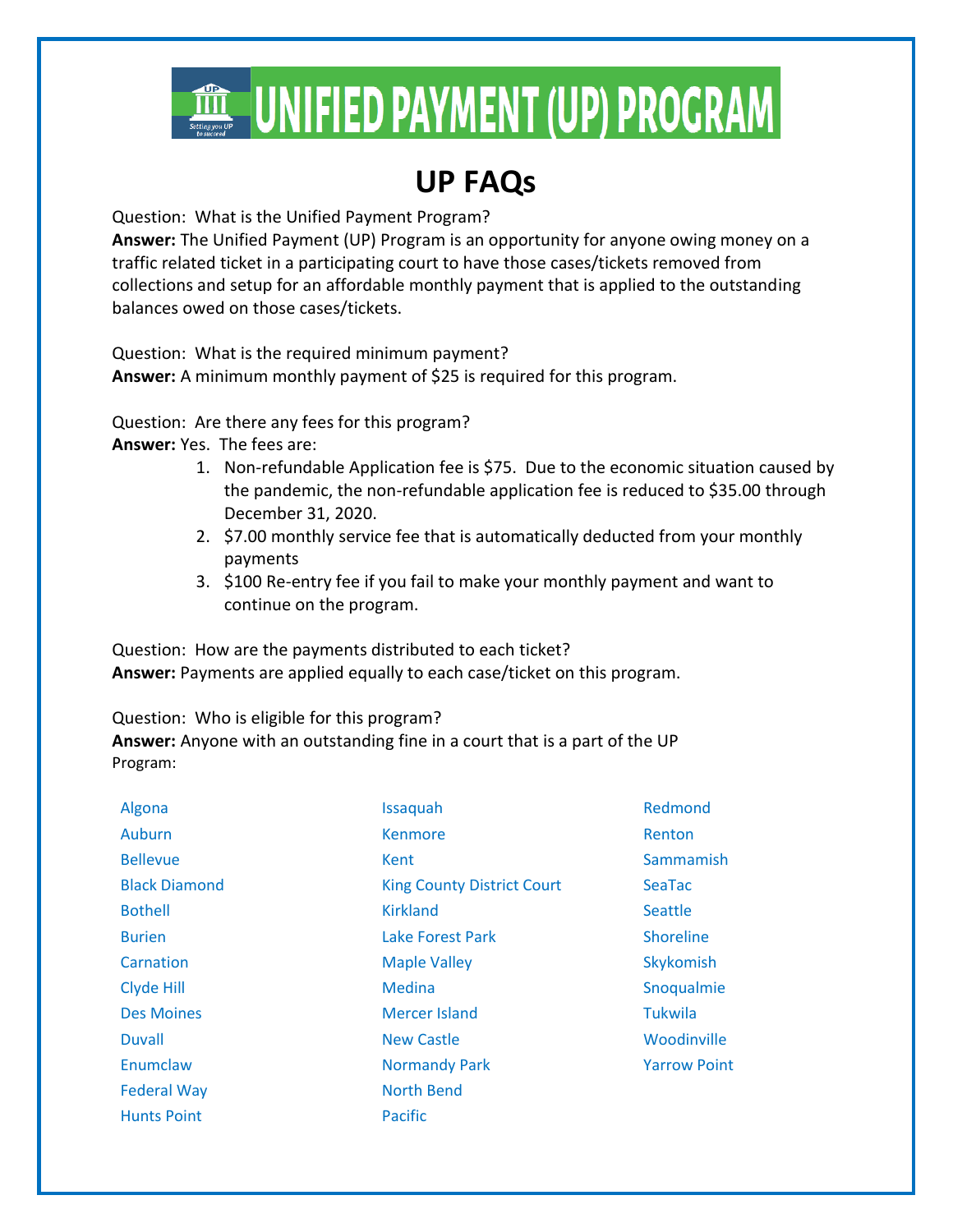Question: What are the eligibility requirements? **Answer:** You must be:

- 1. Employed
- 2. Have a valid email account
- 3. Cannot have an outstanding warrant in any of the participating courts (You are encouraged to contact a participating court to see if you have an outstanding warrant prior to applying for the UP Program).
- 4. Able to consistently make at least the minimum monthly payment of \$25.00.

Question: Can I pay with cash?

**Answer:** No. You must have a debit or credit card or checking account to make your payments.

Question: Can I setup automatic monthly payments?

**Answer:** Yes. You can setup automatic payments using your debit or credit card, or by setting up an ACH using your checking account.

Question: What is the process for signing up for this program? **Answer:** 

- 1. Submit the online application and the non-refundable application fee.
- 2. In three days, check to see which court cases/tickets the courts have approved to be on the program.
- 3. Make your first payment within 30 days of being approved for participation
- 4. Once courts receive notification that you made your first payment, they will remove the ticket from collections and notify Washington State Department of Licensing (DOL) to remove any holds that were placed against your license based on the tickets that are approved to be on the UP Program.

Question: What if I had an account with the previous payment agency, Linebarger? Did my account automatically transfer over to the new payment agency (nCourt)? **Answer:** If you had an active account on March 1, 2020 with the previous payment agency (Linebarger), your account was transferred to the new payment agency (nCourt). To verify the transfer of your UP account:

- ➢ Go to the websit[e www.upprogramwapayments.com](http://www.upprogramwapayments.com/)
- $\triangleright$  Click the Returning User button
- $\triangleright$  Enter your email address NOT user name (it must be the same email address you used with the previous payment agency (Linebarger)
- $\triangleright$  Select Reset Password and enter a new password

If you do not have access to the system after following the steps above, your account was probably in default prior to March  $1<sup>st</sup>$ , and you will need to submit an application as a New User. If you believe this is incorrect, please call 206-433-1840 for assistance.

Question: What if I have outstanding tickets in a court that is not participating in the UP Program?

**Answer:** You are encouraged to contact the court directly to see what options are available to you to take care of the outstanding balance. Many courts in this state have relicensing programs that you may meet the qualifications for participation.